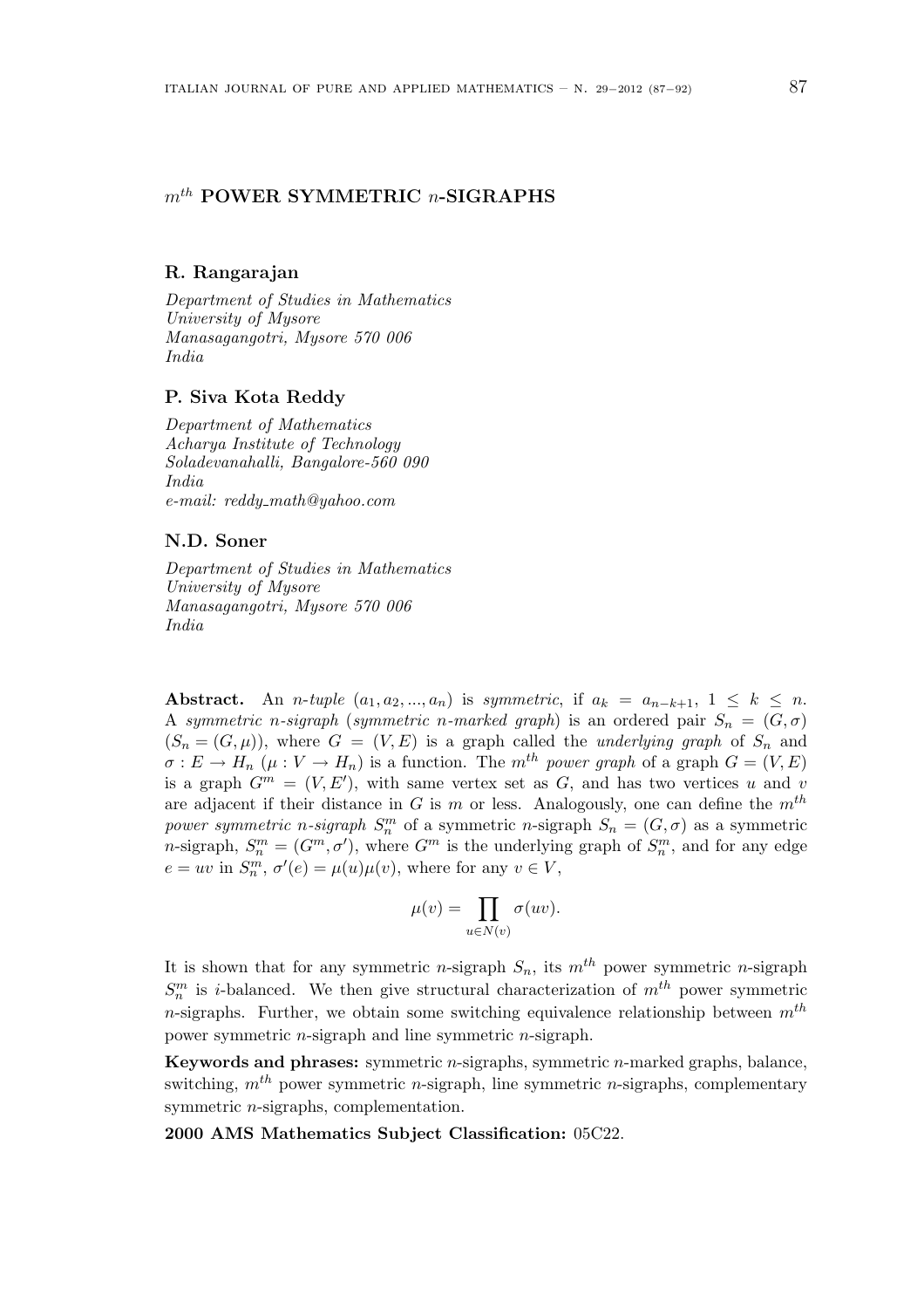### 1. Introduction

For standard terminology and notion in graph theory we refer the reader to Harary [2]; the non-standard will be given in this paper as and when required. We treat only finite simple graphs without self loops and isolates.

Let  $n\geq 1$  be an integer. An *n*-tuple  $(a_1, a_2, ..., a_n)$  is symmetric if  $a_k = a_{n-k+1}$ ,  $1 \leq k \leq n$ . Let  $H_n = \{(a_1, a_2, ..., a_n) : a_k \in \{+, -\}, a_k = a_{n-k+1}, 1 \leq k \leq n\}$  be the set of all symmetric *n*-tuples. Note that  $H_n$  is a group under coordinate wise multiplication, and the order of  $H_n$  is  $2^m$ , where  $m = \lceil \frac{n}{2} \rceil$  $\frac{n}{2}$ .

A symmetric n-sigraph (symmetric n-marked graph) is an ordered pair  $S_n = (G, \sigma)$   $(S_n = (G, \mu))$ , where  $G = (V, E)$  is a graph called the *underlying* graph of  $S_n$  and  $\sigma: E \to H_n$   $(\mu: V \to H_n)$  is a function.

In this paper by an *n*-tuple/n-sigraph/n-marked graph we always mean a symmetric n-tuple/symmetric n-sigraph/symmetric n-marked graph.

An *n*-tuple  $(a_1, a_2, ..., a_n)$  is the *identity n-tuple*, if  $a_k = +$ , for  $1 \leq k \leq n$ , otherwise it is a *non-identity n-tuple*. In an *n*-sigraph  $S_n = (G, \sigma)$  an edge labelled with the identity *n*-tuple is called an *identity edge*, otherwise it is a *non*identity edge.

Further, in an n-sigraph  $S_n = (G, \sigma)$ , for any  $A \subseteq E(G)$  the n-tuple  $\sigma(A)$  is the product of the n-tuples on the edges of A.

In [6], the authors defined two notions of balance in n-sigraph  $S_n = (G, \sigma)$  as follows (see, also, R. Rangarajan and P. Siva Kota Reddy [3]):

**Definition.** Let  $S_n = (G, \sigma)$  be an *n*-sigraph. Then,

- (i)  $S_n$  is *identity balanced* (or *i-balanced*), if product of *n*-tuples on each cycle of  $S_n$  is the identity *n*-tuple, and
- (ii)  $S_n$  is *balanced*, if every cycle in  $S_n$  contains an even number of non-identity edges.

Note: An *i*-balanced *n*-sigraph need not be balanced and conversely.

The following characterization of *i*-balanced *n*-sigraphs is obtained in [6].

**Proposition 1 (E. Sampathkumar et al. [6])** An n-sigraph  $S_n = (G, \sigma)$  is i-balanced if, and only if, it is possible to assign n-tuples to its vertices such that the n-tuple of each edge uv is equal to the product of the n-tuples of  $u$  and  $v$ .

In [6], the authors also have defined switching and cycle isomorphism of an n-sigraph  $S_n = (G, \sigma)$  as follows:

Let  $S_n = (G, \sigma)$  and  $S'_n = (G', \sigma')$ , be two *n*-sigraphs. Then  $S_n$  and  $S'_n$  are said to be *isomorphic*, if there exists an isomorphism  $\phi : G \to G'$  such that if uv is an edge in  $S_n$  with label  $(a_1, a_2, ..., a_n)$  then  $\phi(u)\phi(v)$  is an edge in  $S'_n$  with label  $(a_1, a_2, ..., a_n).$ 

Given an *n*-marking  $\mu$  of an *n*-sigraph  $S_n = (G, \sigma)$ , switching  $S_n$  with respect to  $\mu$  is the operation of changing the *n*-tuple of every edge uv of  $S_n$  by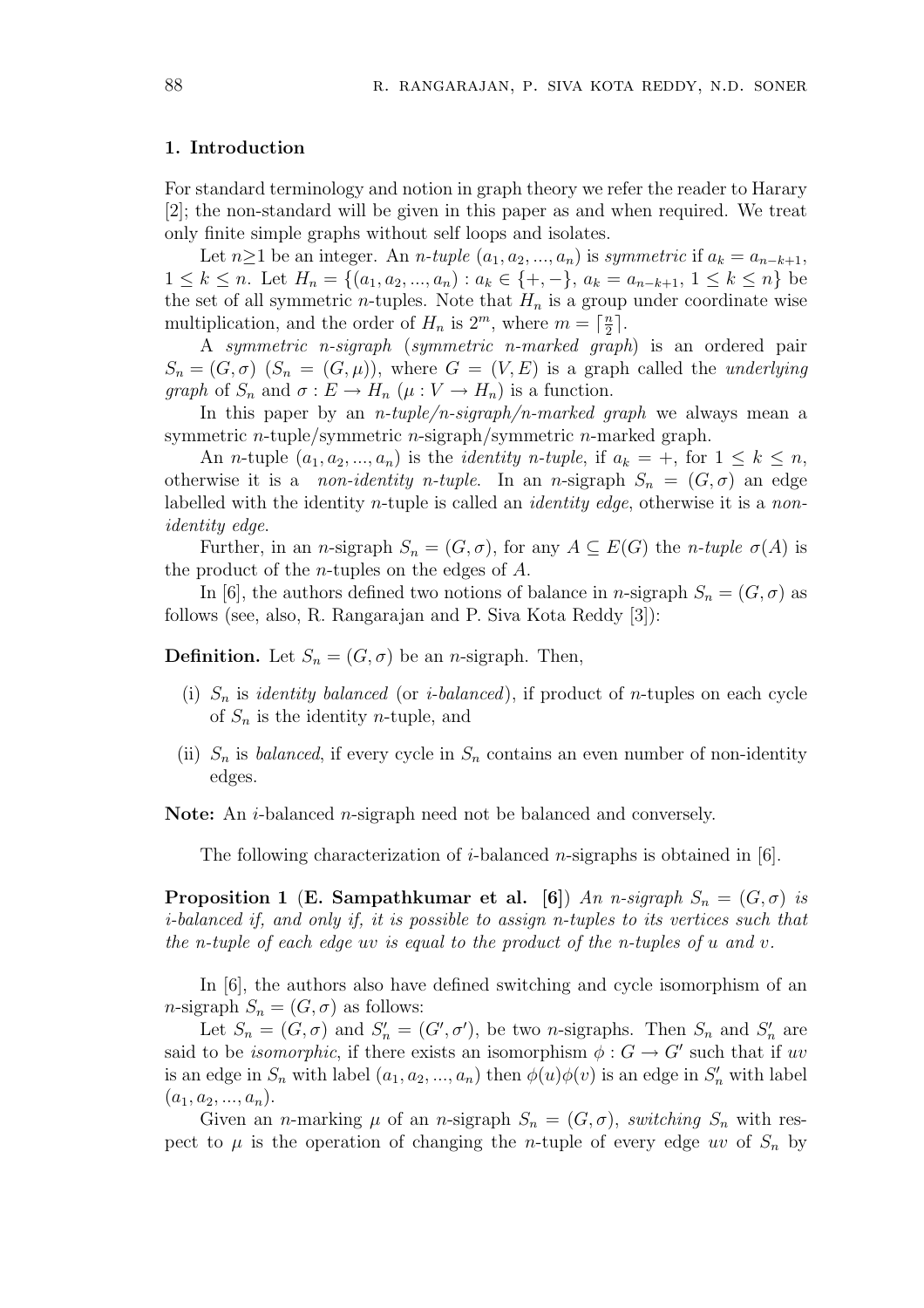$\mu(u)\sigma(uv)\mu(v)$ . The *n*-sigraph obtained in this way is denoted by  $\mathcal{S}_{\mu}(S_n)$  and is called the  $\mu$ -switched n-sigraph or just switched n-sigraph.

Further, an *n*-sigraph  $S_n$  switches to *n*-sigraph  $S'_n$  (or that they are switching equivalent to each other), written as  $S_n \sim S_n'$ , whenever there exists an n-marking of  $S_n$  such that  $\mathcal{S}_{\mu}(S_n) \cong S'_n$ .

Two *n*-sigraphs  $S_n = (G, \sigma)$  and  $S'_n = (G', \sigma')$  are said to be *cycle isomorphic*, if there exists an isomorphism  $\phi : G \to G'$  such that the *n*-tuple  $\sigma(C)$  of every cycle C in  $S_n$  equals to the *n*-tuple  $\sigma(\phi(C))$  in  $S'_n$ .

We make use of the following known result (see [6]).

**Proposition 2** (**E. Sampathkumar et al.** [6]) Given a graph G, any two nsigraphs with  $G$  as underlying graph are switching equivalent if, and only if, they are cycle isomorphic.

# 2.  $m^{th}$  Power *n*-sigraph

The m<sup>th</sup> power graph  $G<sup>m</sup>$  of a graph G is defined in [1] as follows: The m<sup>th</sup> power graph has same vertex set as  $G$ , and has two vertices u and v are adjacent if their distance in  $G$  is  $n$  or less.

In this paper, we introduce a natural extension of the notion of  $m^{th}$  power graphs to the realm of *n*-sigraphs: Consider the *n*-marking  $\mu$  on vertices of  $S_n$ defined as follows: for each vertex  $v \in V$ ,  $\mu(v)$  is the product of the *n*-tuples on the edges incident at v. The  $m^{th}$  power n-sigraph of  $S_n$  is an n-sigraph  $S_n^m = (G^m, \sigma')$ , where  $G^m$  is the underlying graph of  $S^m$ , where for any edge  $e = uv \in G^m$ ,  $\sigma'(uv) = \mu(u)\mu(v).$ 

Hence, we shall call a given n-sigraph  $S_n = (G, \sigma)$  a m<sup>th</sup> power n-sigraph if it is isomorphic to the  $m^{th}$  power sigraph  $(S'_n)^m = ((G')^m, \sigma')$  of some *n*-sigraph  $S'_n$ .

In the following subsection, we shall present a characterization  $n$ -sigraphs which are  $m^{th}$  power *n*-sigraphs.

# 2.1. Switching invariant  $m^{th}$  power *n*-sigraphs

The following result indicates the limitations of the notion of  $m^{th}$  power n-sigraphs as introduced above, since the entire class of  $i$ -unbalanced  $n$ -sigraphs is forbidden to  $m^{th}$  power *n*-sigraphs.

**Proposition 3** For any n-sigraph  $S_n = (G, \sigma)$ , its m<sup>th</sup> power n-sigraph  $S_n^m$  is i-balanced.

**Proof.** Let  $\sigma'$  denote the labelling of  $S_n^m$ . Then by definition of  $S_n^m$ , we see that  $\sigma'(uv) = \mu(u)\mu(v)$ , for every edge uv of  $S_n^m$  and hence, by Proposition 1, the result follows.

The following result characterizes *n*-sigraphs which are  $m<sup>th</sup>$  power *n*-sigraphs.

**Proposition 4** An n-sigraph  $S_n = (G, \sigma)$  is a m<sup>th</sup> power n-sigraph if, and only if,  $S_n$  is i-balanced n-sigraph and its underlying graph G is a m<sup>th</sup> power graph.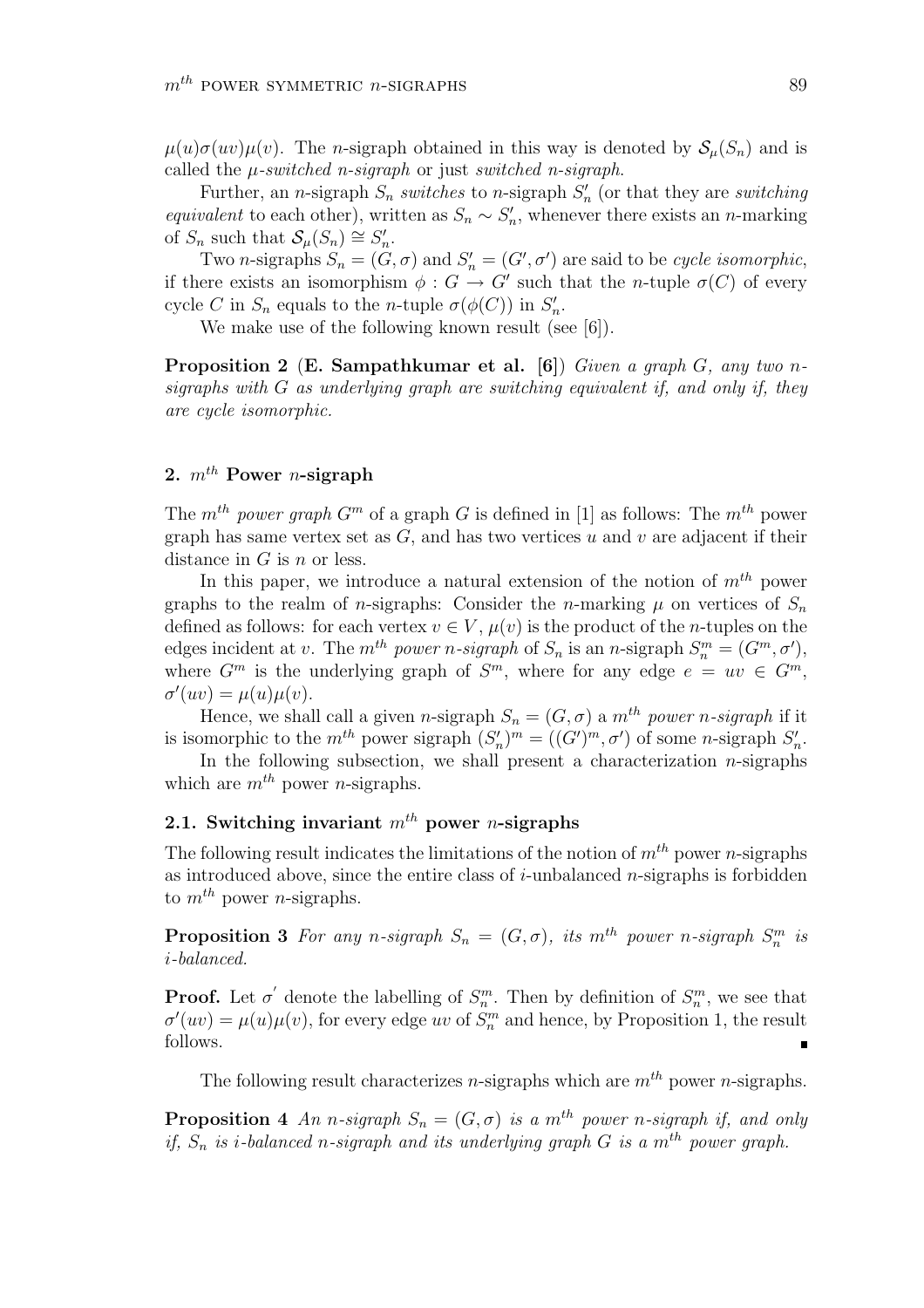**Proof.** Suppose that  $S_n$  is i-balanced and G is a  $m^{th}$  power graph. Then there exists a graph H such that  $H^m \cong G$ . Since  $S_n$  is *i*-balanced, by Proposition 1, there exists an *n*-marking  $\mu$  of G such that each edge uv in  $S_n$  satisfies  $\sigma(uv)$  =  $\mu(u)\mu(v)$ . Now consider the *n*-sigraph  $S'_n = (H, \sigma')$ , where for any edge e in H,  $\sigma'(e)$  is the *n*-marking of the corresponding vertex in G. Then clearly,  $(S'_n)^m \cong S_n$ . Hence  $S_n$  is a  $m^{th}$  power *n*-sigraph.

Conversely, suppose that  $S_n = (G, \sigma)$  is a  $m^{th}$  power *n*-sigraph. Then there exists an *n*-sigraph  $S'_n = (H, \sigma')$  such that  $(S'_n)^m \cong S_n$ . Hence G is the  $m^{th}$  power graph of H and by Proposition 3,  $S_n$  is *i*-balanced.

For any positive integer k, the  $k^{th}$  iterated  $m^{th}$  power n-sigraph,  $(S_n^m)^k$  of  $S_n$ is defined as follows:

$$
(S_n^m)^0 = S_n, \ (S_n^m)^k = S_n^m((S_n^m)^{k-1}).
$$

**Corollary 3.1.** For any n-sigraph  $S_n = (G, \sigma)$  and any positive integer k,  $(S_n^m)^k$ is i-balanced.

The line n-sigraph  $L(S_n)$  of an n-sigraph  $S_n = (G, \sigma)$  is defined as follows (See [7]):  $L(S_n) = (L(G), \sigma')$ , where for any edge  $ee'$  in  $L(G)$ ,  $\sigma'(ee') = \sigma(e)\sigma(e')$ .

**Proposition 5 (E. Sampathkumar et al. [7])** For any n-sigraph  $S_n = (G, \sigma)$ , its line n-sigraph  $L(S_n)$  is i-balanced.

For any positive integer k, the  $k^{th}$  iterated line n-sigraph,  $L^k(S_n)$  of  $S_n$  is defined as follows:

$$
L^{0}(S_n) = S_n, \ L^{k}(S_n) = L(L^{k-1}(S_n)).
$$

Corollary 5.1. For any n-sigraph  $S_n = (G, \sigma)$  and for any positive integer k,  $L^k(S_n)$  is *i*-balanced.

## 3. Switching equivalence of line *n*-sigraphs and  $m^{th}$  power *n*-sigraphs

We now characterize *n*-sigraphs whose line *n*-sigraphs and its  $m^{th}$  power *n*-sigraphs are switching equivalent. In the case of graphs the following result is due to J. Akiyama et al. [1].

**Proposition 6 (J. Akiyama et al. [1])** For any  $m > 2$ , the solutions to the equation  $L(G) \cong G<sup>m</sup>$  are graphs  $G = pK_3$ , where p is an arbitrary integer.

**Proposition 7** For any n-sigraph  $S_n = (G, \sigma)$ ,  $L(S_n) \sim S_n^m$ , where  $m \geq 2$  if, and only if, G is  $pK_3$ , where p is an arbitrary integer.

**Proof.** Suppose  $L(S_n) \sim S_n^m$ . This implies,  $L(G) \cong G^m$  and hence by Proposition-18, we see that the graph G must be isomorphic to  $pK_3$ .

Conversely, suppose that G is  $mK_3$ . Then  $L(G) \cong G^m$  by Proposition-18. Now, if  $S_n$  is an *n*-sigraph with underlying graph as  $pK_3$ , by Proposition-5 and 3,  $L(S_n)$  and  $S_n^m$  are *i*-balanced and hence, the result follows from Proposition-2.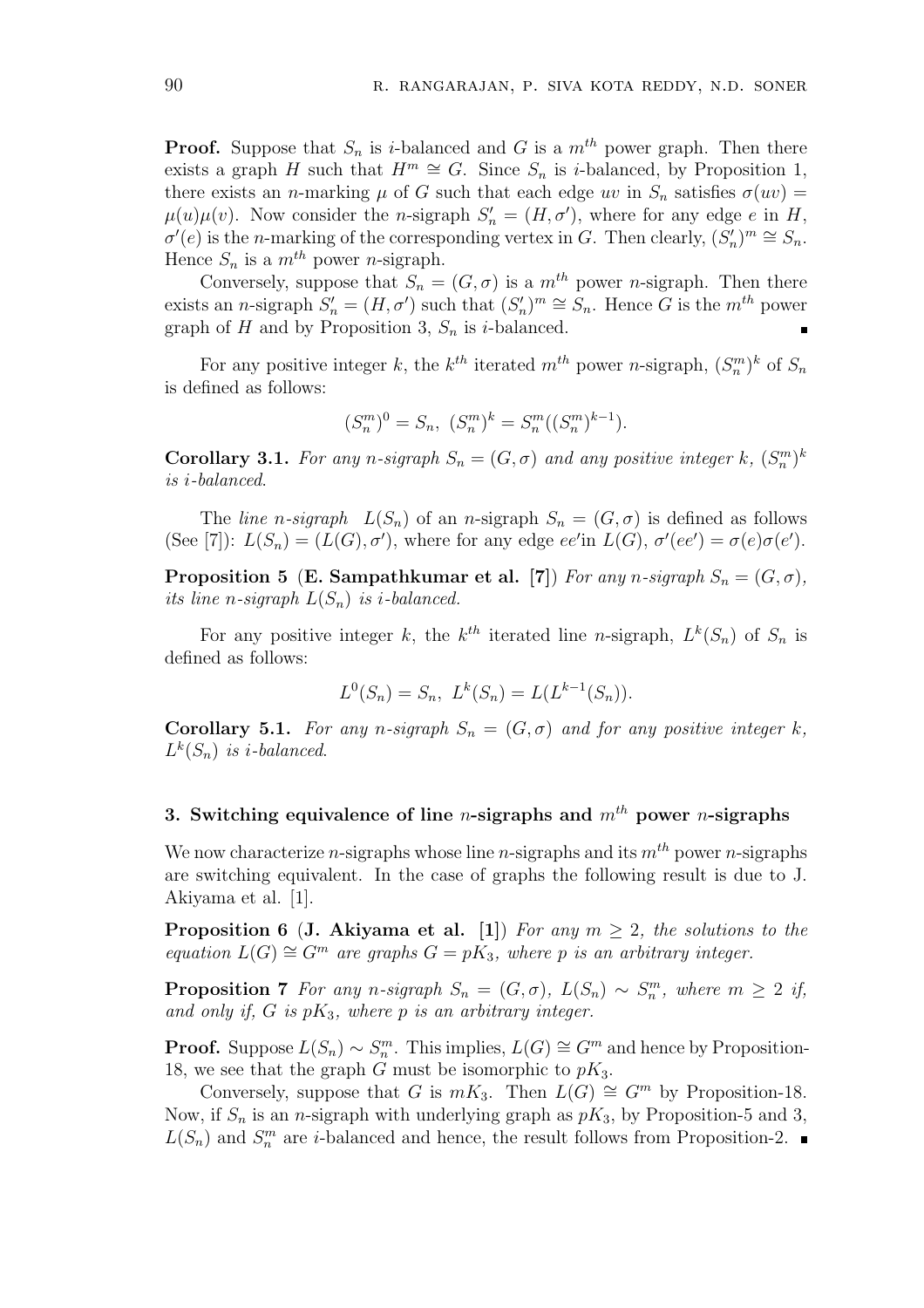Note that for  $m = 1$ , in the above Proposition is reduced to the following result of R. Rangarajan et al. [4].

**Proposition 8 (R. Rangarajan et al. [4])** For any n-sigraph  $S_n = (G, \sigma)$ ,  $L(S_n) \sim S_n$  if, and only if,  $S_n$  is an i-balanced n-sigraph which is 2-regular.

### 4. Complementation

In this section, we investigate the notion of complementation of a graph whose edges have signs (a *sigraph*) in the more general context of graphs with multiple signs on their edges. We look at two kinds of complementation: complementing some or all of the signs, and reversing the order of the signs on each edge.

For any  $t \in H_n$ , the *t*-complement of  $a = (a_1, a_2, ..., a_n)$  is:  $a^t = at$ . For any  $T \subseteq H_n$ , and  $t \in H_n$ , the *t*-complement of T is  $T^t = \{a^t : a \in T\}$ .

For any  $t \in H_n$ , the t-complement of an n-sigraph  $S_n = (G, \sigma)$ , written  $(S_n^m)^t$ , is the same graph but with each edge label  $a = (a_1, a_2, ..., a_n)$  replaced by  $a^t$ .

For an *n*-sigraph  $S_n = (G, \sigma)$ , the  $S_n^m$  is *i*-balanced (Proposition 3) and  $L(S_n)$ is also  $i$ -balanced (Proposition 5). We now examine, the conditions under which t-complement of  $S_n^m$  and  $L(S_n)$  are *i*-balanced, where for any  $t \in H_n$ .

**Proposition 9** Let  $S_n = (G, \sigma)$  be an n-sigraph. Then, for any  $t \in H_n$ ,

- (i) If  $G^m$  is bipartite then  $(S_n^m)^t$  is *i*-balanced.
- (ii) If  $L(G)$  is bipartite then  $(L(S_n))$ <sup>t</sup> is *i*-balanced.

**Proof.** (i) Since, by Proposition 3,  $S_n^m$  is *i*-balanced, for each  $k, 1 \leq k \leq n$ , the number of *n*-tuples on any cycle C in  $S_n^m$  whose  $k^{th}$  co-ordinate are – is even. Also, since  $G^m$  is bipartite, all cycles have even length; thus, for each  $k, 1 \leq k \leq n$ , the number of *n*-tuples on any cycle C in  $S_n^m$  whose  $k^{th}$  co-ordinate are  $+$  is also even. This implies that the same thing is true in any t-complement, where for any  $t \in H_n$ . Hence  $(S_n^m)^t$  is *i*-balanced.

Similarly (ii) follows.

Acknowledgement. The authors would like to thank the referee for valuable suggestions.

### References

- [1] Akiyama, J., Kanoko, K. and Simic, S., Graph equations for line graphs and m-th power graphs I, Publ. Inst. Math. (Beograd),  $23$   $(37)$   $(1978)$ , 5-8.
- [2] HARARY, F., *Graph Theory*, Addison-Wesley Publishing Co., 1969.
- [3] RANGARAJAN, R. and SIVA KOTA REDDY, P., Notions of balance in symmetric n-sigraphs, Proceedings of the Jangjeon Math. Soc., 11  $(2)$   $(2008)$ , 145-151.

π